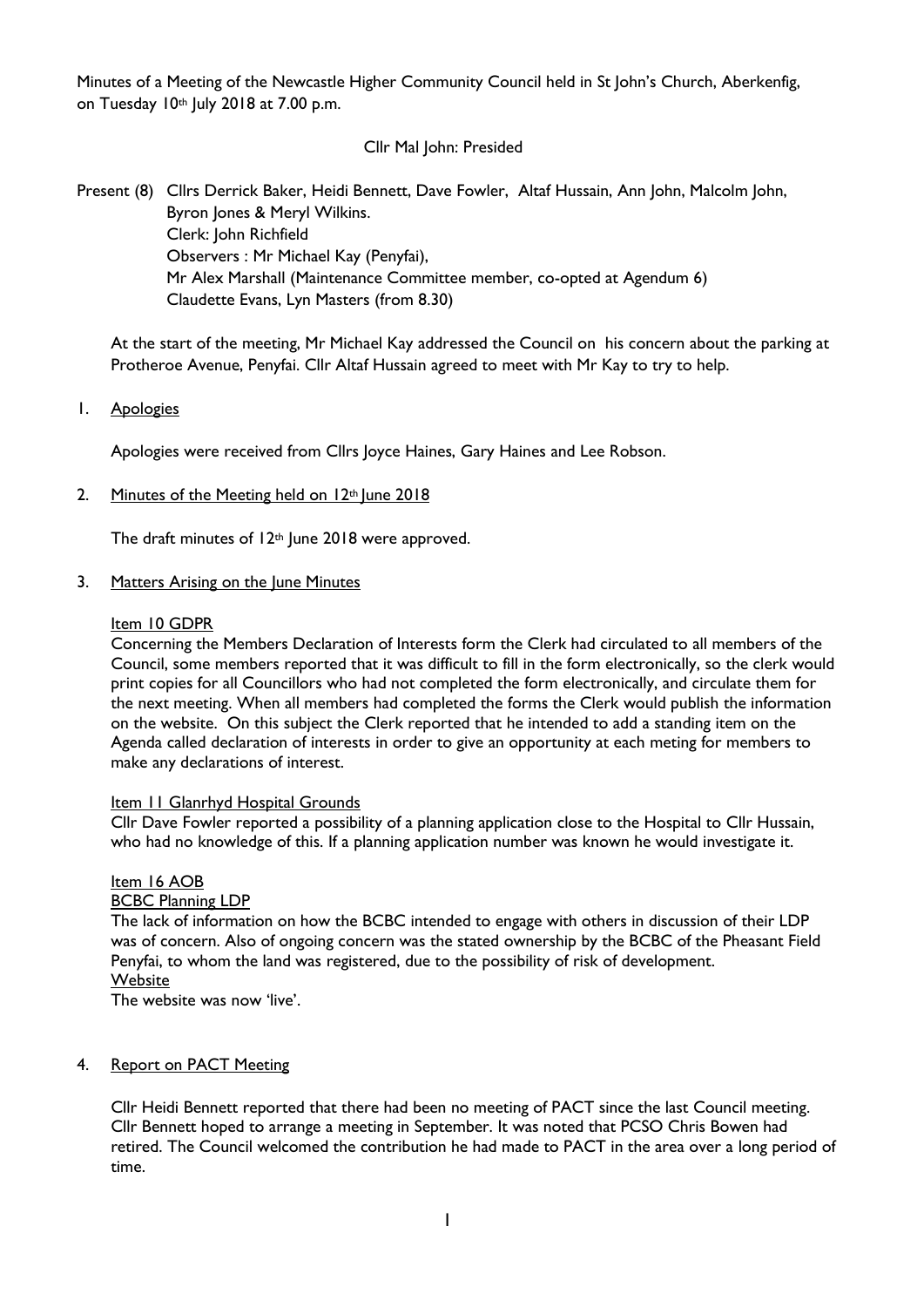# 5. County Borough Councillors

# Cllr Altaf Hussain (Penyfai)

Cllr Altaf Hussain reported on and the Council discussed the following matters:

#### Grass cutting

The village grass areas had recently all been cut however Cllr Hussain did not feel the work had been done as well as he would have liked. Some of the grass cutting was the responsibility of the BCBC, and some of Valleys to Coast, who sometimes used different contractors. Cllr Hussain reported that two cuts had taken place this year, of a total of seven in the programme. It was noted that the cutting regime in the village was separate to that of BCBC Highways, and that there had been a number of complaints from residents.

To support the County Borough Member the Clerk would ask Parks, Highways and V2C for information on their cutting schedules so residents could be made aware of what was to take place.

It as noted that the grass cutting in Aberkenfig was currently satisfactory.

#### Site meeting- Planning application at All Saints' Way, Penyfai

More objections had been received regarding the implications for rights of way, and the stability of the land. Cllr Hussain was grateful to Alex Marshall for his sending details on the rights of way issues to the BCBC.

### Pheasant Field, Penyfai

Cllr Meryl Wilkins spoke of her concern that the BCBC alleged that the Pheasant Field was in BCBC ownership and how the Pheasant Field was registered by the BCBC at the Land Registry on 24 October 2007. Cllr Meryl Wilkins had raised the matter of her concerns with the BCBC previously.

It was noted that the whole larger space including the land which was presently the subject of a contentious planning application was registered as a whole parcel with the land subject to the rights granted in leases of adjoining properties on the Ty Mawr Estate.

It was agreed that the Clerk would write to the BCBC Property department and ask for the history of how the registration came to be made in 2007. This matter would return to the Agenda.

#### Cllr James Radcliffe (Aberkenfig)

Cllr James Radcliffe, County Borough Councillor for Aberkenfig, had sent apologies as he was unable to attend the meeting.

#### 6. Co-option of a Councillor for Penyfai Ward

Further to the procedure that had to be followed following the resignation of a member of the Council.

After being advised that there was no request for an election, the Clerk had advertised the co-option with a closing date of 2 July. One person applied for co-option to the Council, Mr Alex Marshall. The Council considered his application and resolved to co-opt him until the next election. Mr Marshall would sign his declaration of acceptance of office, and receive his copy of the Code of Conduct for Community Councillors together with a copy of the Welsh Government Publication the Good Councillors Guide, before the next meeting on 4 September.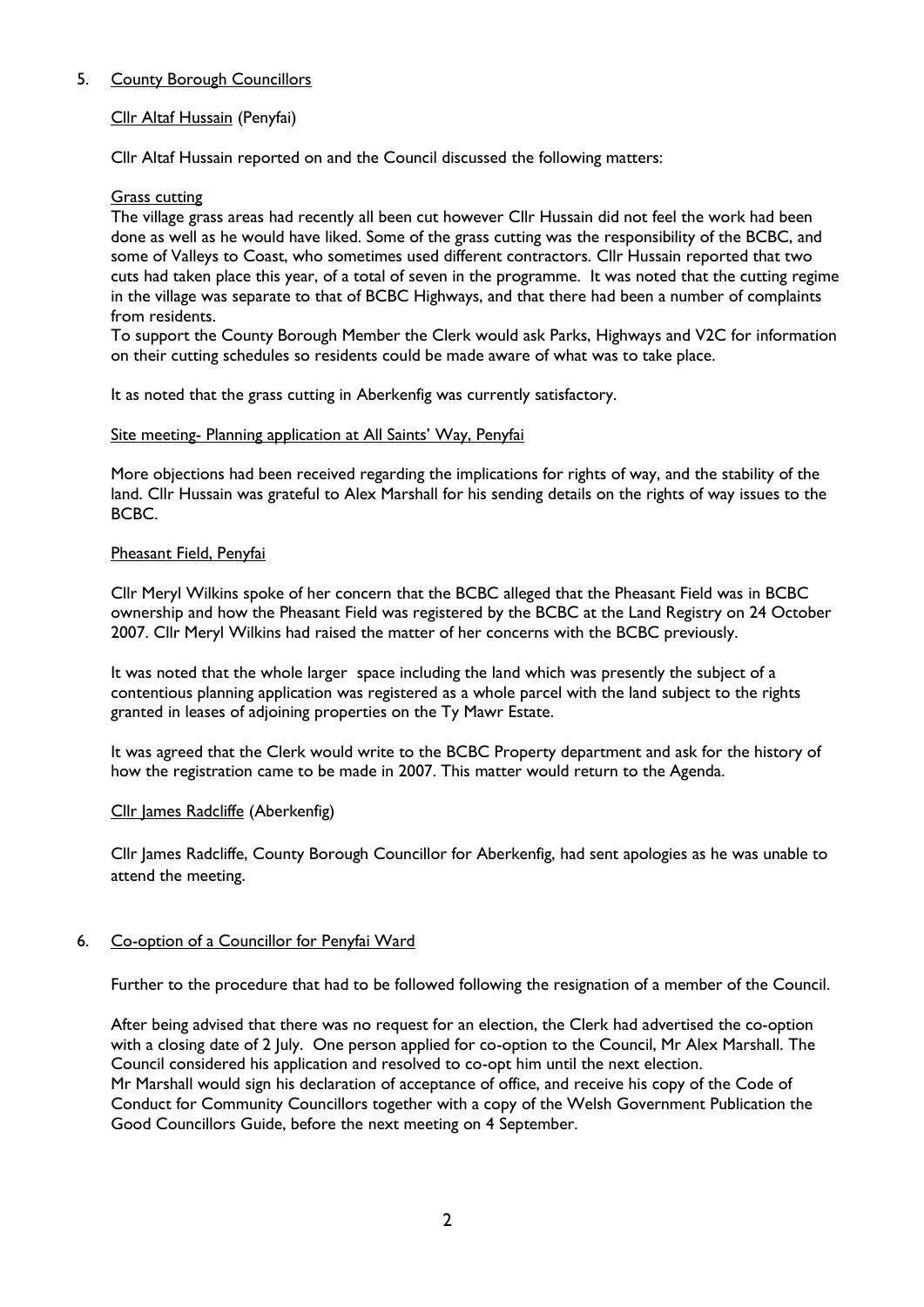# 7. Update from Committees

# (i) Community Development Project

It was reported that the evaluation leaflets had gone out to local residents. There was also an online survey, to which there had been a positive response so far. Agreed that this item would remain an item on the Agenda.

### (ii) Maintenance Committee

It was reported that work would commence very soon on the plan to maintain and improve the Aberkenfig Community Woodlands. This was welcomed.

### (iii) Bins

Cllr Alex Marshall gave a detailed report on the research he and others had done on suppliers for bins for dog waste, and on the options for their installation and emptying.

The Report gave the Council the option of choosing between four quotations for the bins themselves, the companies involved were Glasdon, Broxap, Roadware and Bailey Streetscene. The Council agreed on the supplier to order from, namely Roadware, who had quoted on a pice for 10 bins a price of £79.95 (£81.94 to include VAT). The Council had previously agreed to use the services of Bridgend Town Council to maintain the bins once in use. An amended plan for their intended location was also approved. The Clerk would send copies of the Amended Plans to re-start the application to the BCBC to permit the installation of the bins.

While seeking the endorsement of the BCBC for the intended locations, the Clerk would remind the BCBC that they would continue to be responsible for their bins and that this proposal from the Community Council was in addition to and not in substitution for the present provisions.

The Council thanked Cllr Alex Marshall for his work on this subject.

# **Aberkenfig Square**

To take forward the maintenance of the Square, Cllrs Gary Haines and Mal John had met with Mr Matt Scott of Matt Scott Landscaping to agree initially a one off programme of work at a modest cost to tidy the flower beds, clean the stonework and generally maintain the landscape.

It was also planned to install a Notice Board in a suitable location in Penyfai. The Councillors had been informed that the Pheasant Public House was not interested in hosting the Notice Board, but the land alongside Protheroe Avenue and the house adjoining the Pheasant car park area was possible, and this would be investigated.

#### Aberkenfig Community Woodland

It was reported that Matt Scott was engaged in carrying out a large amount of work in drainage issues, and that Mr Neil Hinds (consultant on woodland drainage) was to come to site and review progress. The process of Knotweed reduction was also to start at the right time in the season. Advice would be taken from BCBC, or others, on this subject.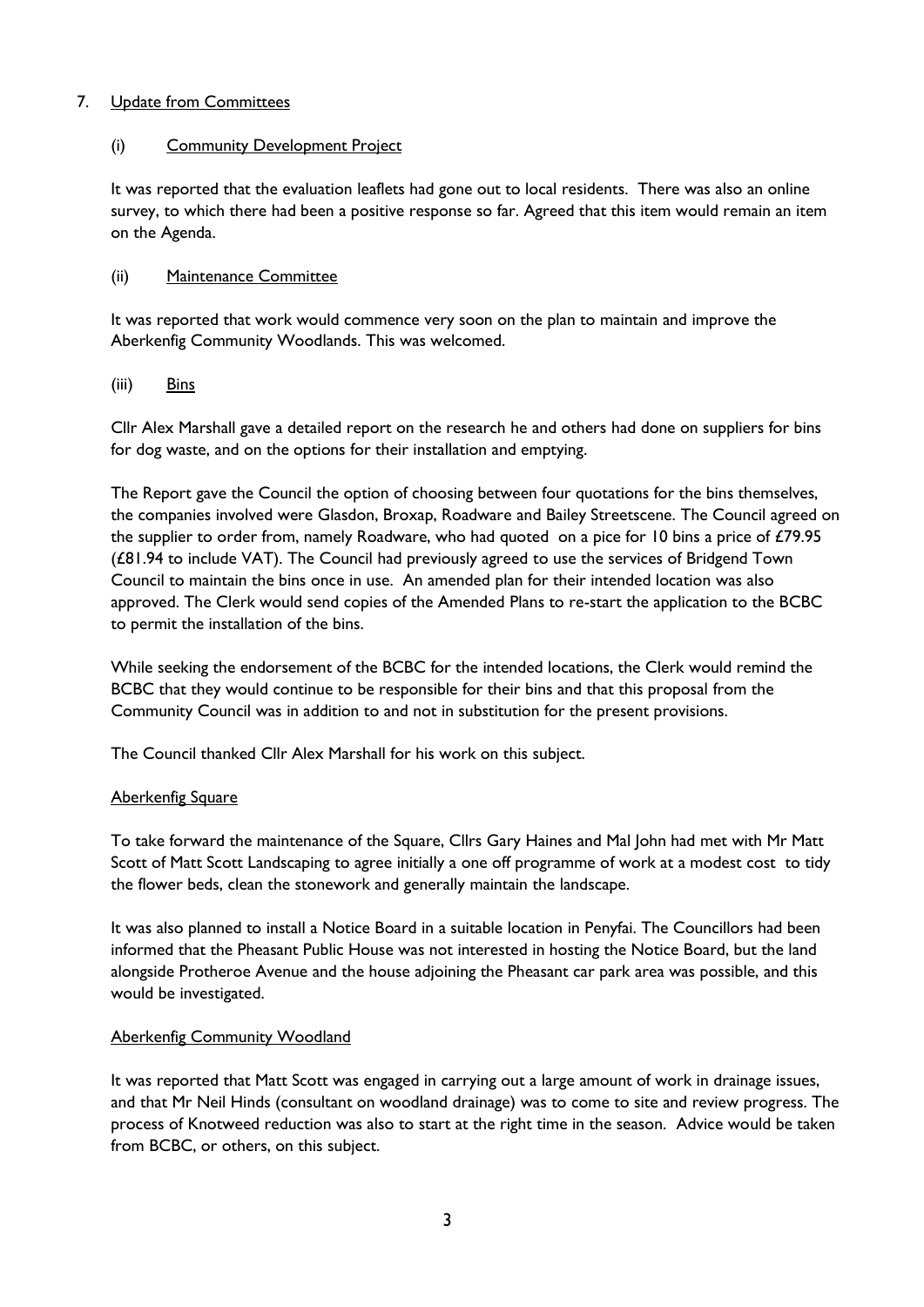### 8. Centenary of the Armistice 1918-2018

The Ceramic Artist engaged by the Council to create the children's artwork, Justine Stroud, was continuing the design of the mosaic art working with the schools. Only Tondu School required further work to be done. She would send proposals to the Council prior to final manufacture. A quotation had already been agreed with Gerald Davies Limited for the manufacture and installation of the boards. A meeting between the Maintenance Committee and Cllr Derrick Baker, and Mr Phil Howe, Contracts manager Gerald Davies Limited, would be held to progress the work over the summer, and this had been agreed to take place on 18 July at 09.30 specifically to progress work on the installation of boards for the children's work. Subsequently agreed that the boards would be delivered to Justine Stroud to create the artwork, prior to installation at the Square before 11 November.

The Clerk would remind the headteachers of the schools, Penyfai, St Robert's and Tondu Primary, before the end of term, that they were invited to send two children to the Square on Sunday 11 November to represent their schools.

The Clerk would also send out the usual invitations to local organisations and other Community Councils as a general invitation to attend the event on 11 November. He would also arrange to purchase the wreaths with the British Legion, which a member of the Council would collect from Bridgend.

While contacting the British Legion, their recommendation would be sought on a bugler for the day.

9. Speed in Penyfai

The Clerk reported that the grant from the BCBC Community Fund available to the County Borough Councillor, had been agreed with Councillor Altaf Hussain. The next stage was to decide on the specification of the speed boards to use. The Council thanked Cllr Heidi Bennet, who would bring a report to the next meeting on the next steps necessary.

#### 10. Shared events with Ynysawdre – Summer Fete and pre Armistice event

Cllr Mal John reported that Cllr Beth Lowden of Ynysawdre Community Counci had informed him that their proposed summer fete had been cancelled, however there would be an event arranged by Ynysawdre Community Council the Saturday before Remembrance Day at Tondu Cricket Club, which was planned to involve poetry and readings.

The Parochial Church Council in Penyfai , with Jenny Morgan as main organiser, were to hold a Remembrance Festival and event, and this Council had already assisted with a grant of £350.00 A representative of the Council would attend Remembrance Day in Penyfai, as in previous years, and lay a wreath.

Cllr Mal John also updated the council on the annual Penyfai Fun Day that was to take place on Saturday 1 September. The Chair or Deputy Chair of the Council had been invited to formally open the day, and Cllr Heidi Bennett would be present with a Community Council stall.

# 11. Correspondence

1. Clerks and Councils Direct Local Government publication – noted.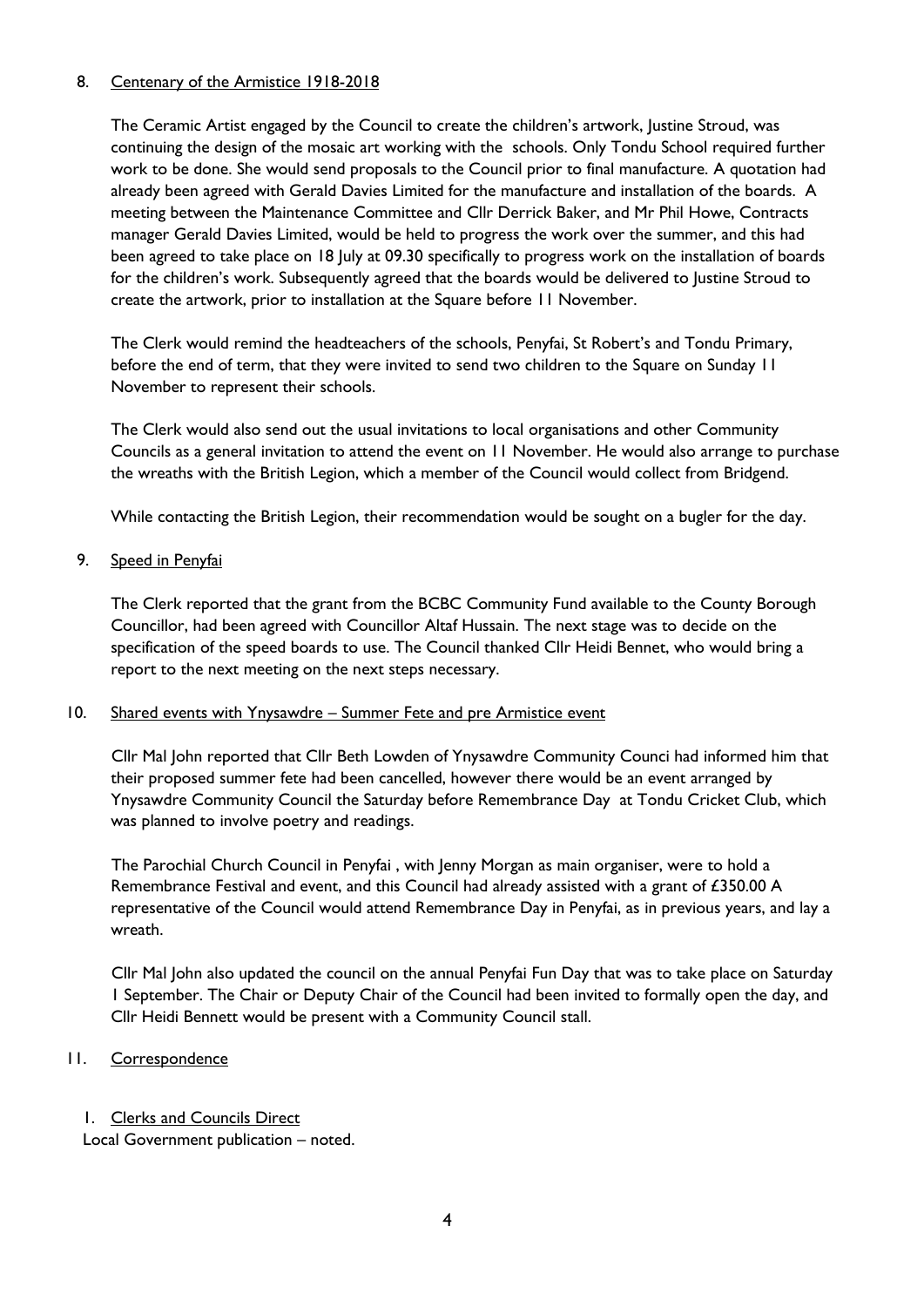# 2. Cllr Heidi Bennett

A note highlighting the importance of the LDP and the new LDP Process, also about the next steps for the speed boards now Cllr Altaf Hussain had the application form for funds.

3. Cllr Mal John

A series of email correspondence regarding work to be done by Matt Scott in the woodlands Aberkenfig. Noted and endorsed.

4. Mr Alex Marshall

Letter indicating his interest in co-option to the Community Council. See item 6.

5. ABMU Health Board

In response to the Clerk's enquiries, the Health Board was not aware that any offer was made to the developer regarding a medical Centre for Tondu. The LDP for Bridgend had been considered by the Health Board and the anticipated impact of the LDP in population health terms across Bridgend. The Board was progressing opportunities to extent the range of health and wellbeing services.

6. Bridgend Samaritans

Grant request for their work. To be taken at the October meeting,

7. Beth Lowden Vice Chair Ynysawdre Community Council

Making Contact with NHCC to look at working together with a summer fete and the Armistice Celebration on 10 November. Noted – See report from Cllr Mal John.

8. BCBC

Invoice for bus shelter cleaning £59.63. To be paid.

9. A. A A.

Concerns from the Allotments Secretary that they had problems with rats. Clerk had advised them to contract BCBC Environmental Health Department. Noted. Cllr Mal John met with Bob Edwards to advise , BCBC were working on this.

Also £400 was received with thanks from AAA to contribute to the cost of repairing the roadway in the allotments.

10. Independent Remuneration Panel for Wales

The Council was required to submit a return on any payments to members by 30 September. Clerk to action, as nil return.

11. ABMU Stakeholders

Notice of a Bridgend Boundary Change to Cwm Taf University Health Board. Noted.

12. One Voice Wales

Confirmation for Course on Chairing Skills for Cllr Heidi Bennett 4 July. (course cancelled before it could be run)

13. Maesteg Town Council

Invitation to Civic Service on Sunday 15 July at 2.30. to Chair or Deputy Chair. To attend if possible.

# 12. Planning Applications – Report from Planning Committee

 P/18/523 The Coach House Penylan Farm, Penyfai P/18/436 Jortonette 10 Clos Pwll Clai Tondu P/18/491 9 Riverside Aberkenfig

There were no comments on these applications.

However, concerns were expressed at the lack of visible consultation from the BCBC on the whole LDP process.

The members of the Committee would monitor the engagement of the BCBC with others on this important issue.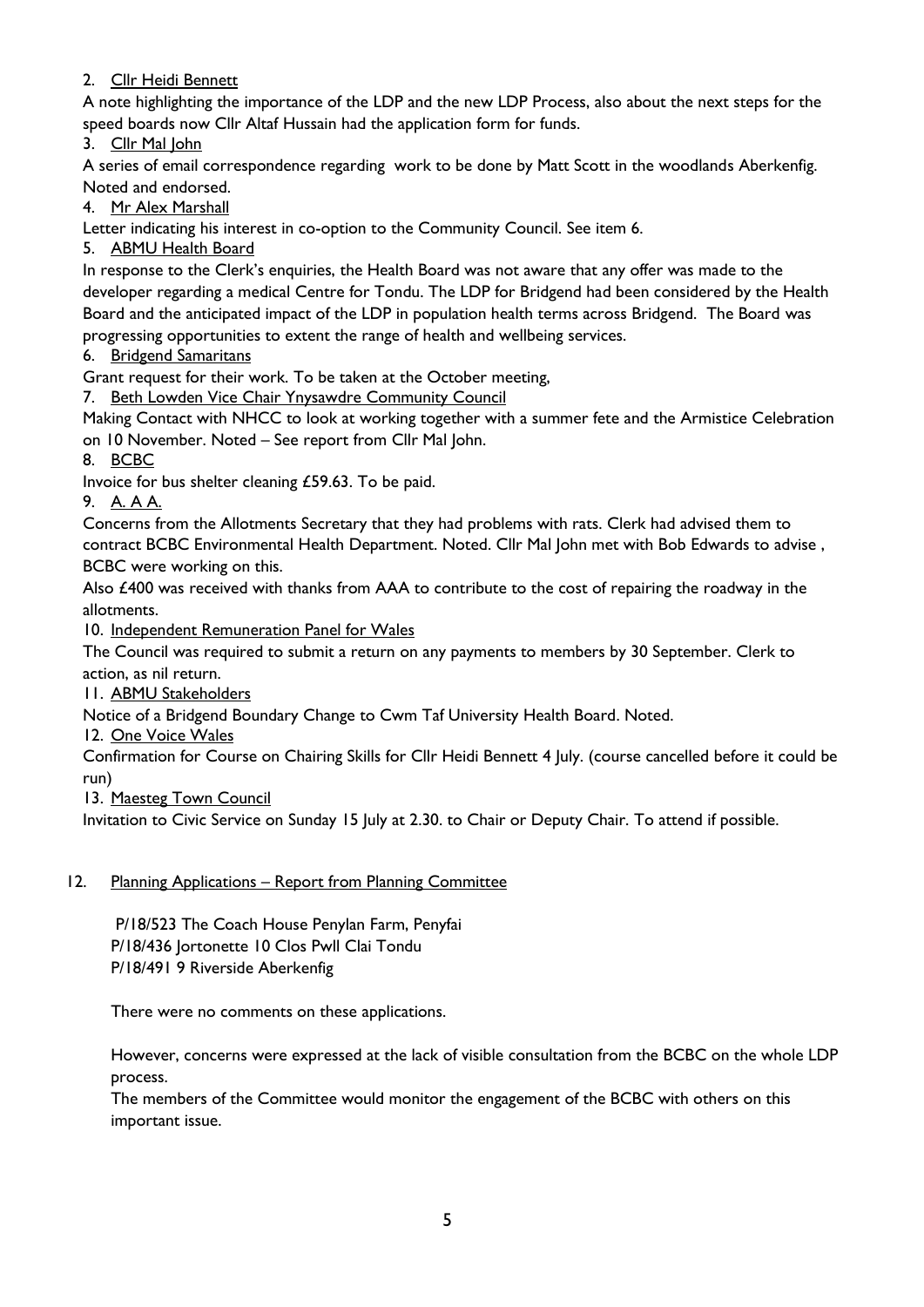# 13. Reports

# **Defibrillator**

Cllr Alex Marshall reported on the possibility of a Community defibrillator being provided in Penyfai. Alex had contacted the ambulance service for advice – they stated that the equipment had to be kept in a closed, but not locked, cabinet. The cabinet would cost  $\angle 400$ , thee were grants of  $\angle 300$ , taken with the equipment, the overall cost would be £1,300.

The Council would be asked to consider a report from Cllr Alex Marshall in the September meeting, he would consult Cllr Altaf Hussain and the St John's Ambulance.

Cllr Heidi Bennett stated that a number were being installed, and that there were first responder courses offered for people using them. Were a defibrillator installed, it would need to be central in the village to be of use.

# Planning Application at Quarry

Cllr Heidi Bennett reported on the ongoing planning application that had not yet been determined at All Saints Way Penyfai.

There were new issues and the BCBC Planning Committee had deferred its decision until 19 July in the light of this information. In addition, Cllr Altaf Hussain mentioned that the BCBC still had no evidence on the stability of the land. Many residents had written to object to the proposals, and Cllr Heidi Bennet had written to every County Councillor on the planning Committee personally.

The Clerk would send a further letter including the new evidence and reiterating the old, also to each of the Councillors on the Committee to try to persuade them to listen to the views of the residents of Penyfai.

In answer to a question as to whether the land had been sold by BCBC it had -to Morganstone on 30 November 2017 title number Cym 228061.

# Review Panel

Cllr Heidi Bennett also reported that she had attended a presentation on what was likely to be included in the report of the Independent Review Panel. One of their recommendations would be for Community Councils to set aside some money in their budgets for each Councillor to receive and individual Councillors would have the choice to accept the money or not. The Clerk would look into this and prepare a report and agenda it.

# LDP

Cllr Heidi Bennett also drew attention to the fact that the BCBC had not widely consulted about their Local Development Plan. There would now be a time frame to go out and consult others over a period of some years. The NHCC Planning Committee members would continue to monitor this.

# Refuse

Cllr Byron Jones reported on recent problems with rubbish collections – any specific problems would be passed on to Cllr Altaf Hussain.

# Road Safety

Cllr Dave Fowler suggested that the installation of a box junction to stop people blocking the road at the traffic lights leading out of Pentre Felin, or to re-sequence the lights themselves. Cllr Altaf indicated that he needed to talk to Cllr James Radcliffe. The Clerk would send him a note to assist.

Cllr Altaf Hussain reported that while on a walk around the lane to the rear of Plas Ty Mawr, the light is still covered by hedge foliage, although the BBC team had previously trimmed the hedges. The Clerk would send a note to highways to supplement Cllr Hussain's referral.

# Tondu & Aberkenfig Community Association

It was reported by Claudette Evans and Lyn Masters (who requested to speak) that Tondu and Aberkenfig Community Association was now operating, the Committee was grateful to Bridgend Association of Voluntary Organisations for advice. The Association's priority was road safety – in particular people noticed that it was difficult to safely cross the Maesteg Road by the bridge. Cllrs Tim